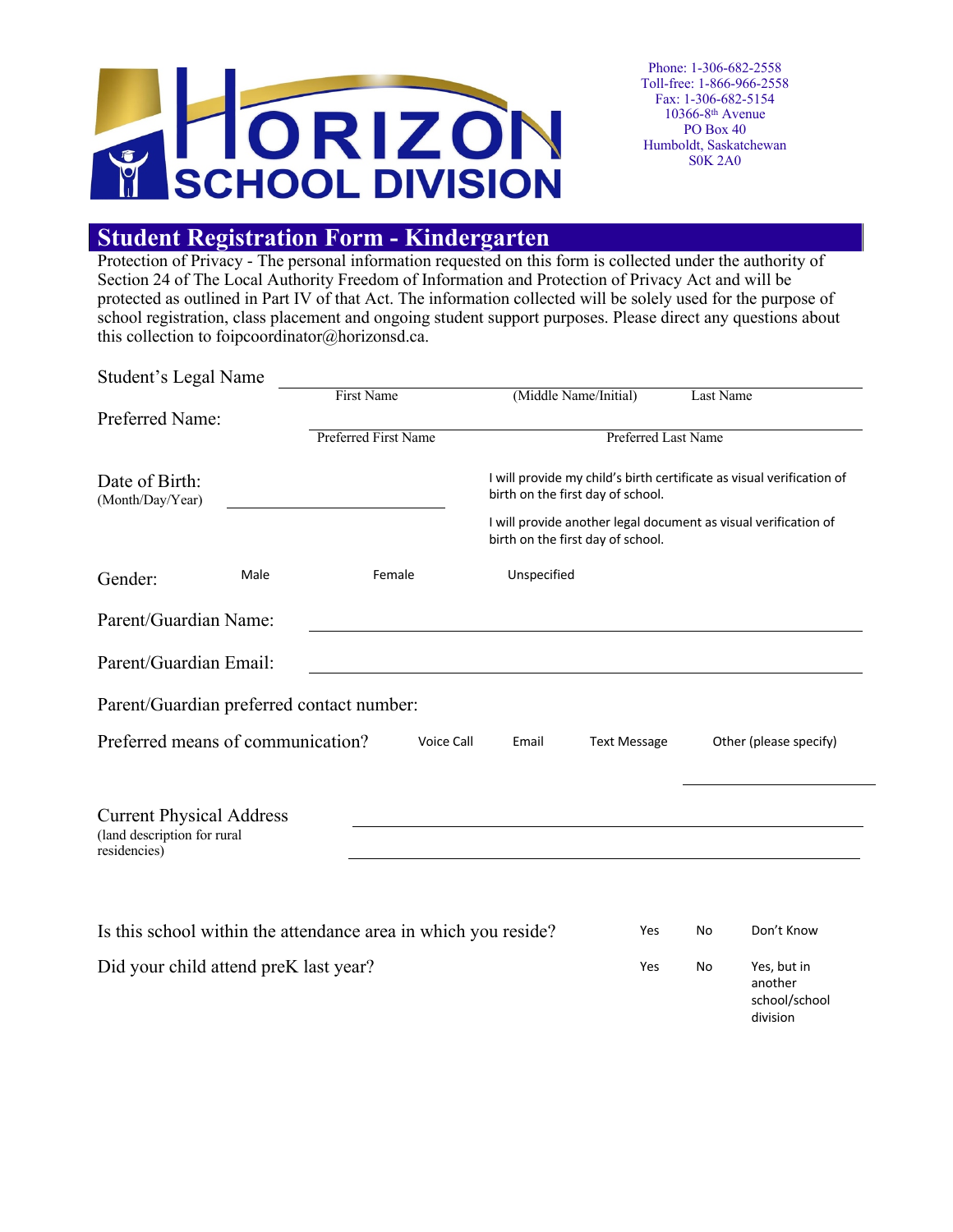| <b>Purpose of this form</b>                                                                                                                                                                                                                          |  |  |  |  |  |  |  |
|------------------------------------------------------------------------------------------------------------------------------------------------------------------------------------------------------------------------------------------------------|--|--|--|--|--|--|--|
| Information verification (Please check to see if all information is correct)<br>New to Horizon or first time registration for Kindergarten<br>Change of Information is required                                                                      |  |  |  |  |  |  |  |
| Previous School Name:<br>Transferring from another school                                                                                                                                                                                            |  |  |  |  |  |  |  |
| Transferring from another school division                                                                                                                                                                                                            |  |  |  |  |  |  |  |
| Previous school location                                                                                                                                                                                                                             |  |  |  |  |  |  |  |
| <b>Contact Name:</b>                                                                                                                                                                                                                                 |  |  |  |  |  |  |  |
| <b>Contact Phone Number:</b>                                                                                                                                                                                                                         |  |  |  |  |  |  |  |
|                                                                                                                                                                                                                                                      |  |  |  |  |  |  |  |
| School:<br>Office Use Only:                                                                                                                                                                                                                          |  |  |  |  |  |  |  |
| <b>Registration Date:</b><br>SDS#                                                                                                                                                                                                                    |  |  |  |  |  |  |  |
| <b>Student Ancestry</b>                                                                                                                                                                                                                              |  |  |  |  |  |  |  |
| Aboriginal people are those who identify themselves to be First Nations<br>(Registered Treaty Status, Non-Status), Métis or Inuit/Inuk. Based on this<br>Yes<br>No<br>definition, do you consider yourself or your child to be an Aboriginal person? |  |  |  |  |  |  |  |
| If you answered yes, please<br><b>Registered Treaty Status</b><br>Non-Status<br>Métis<br>Inuit/Inuk<br>indicate which Aboriginal group<br>to which you belong:                                                                                       |  |  |  |  |  |  |  |
| Band Name and Treaty Number:                                                                                                                                                                                                                         |  |  |  |  |  |  |  |
| If this student is living on reserve, please                                                                                                                                                                                                         |  |  |  |  |  |  |  |

provide the name of the reserve:

## **Student Citizenship**

| Citizenship:                                                     | Canadian<br>Other |  |  |  |  |
|------------------------------------------------------------------|-------------------|--|--|--|--|
| Citizen of what country?                                         |                   |  |  |  |  |
| Country at Birth:                                                |                   |  |  |  |  |
| What country or province did you last live in?                   |                   |  |  |  |  |
| Please fill out the following if you are not a Canadian Citizen: |                   |  |  |  |  |

| What is your status?                | Immigrant |         | <b>Permanent Resident</b> | Other |
|-------------------------------------|-----------|---------|---------------------------|-------|
| What language do you speak at home? |           | English | Other (Please specify)    |       |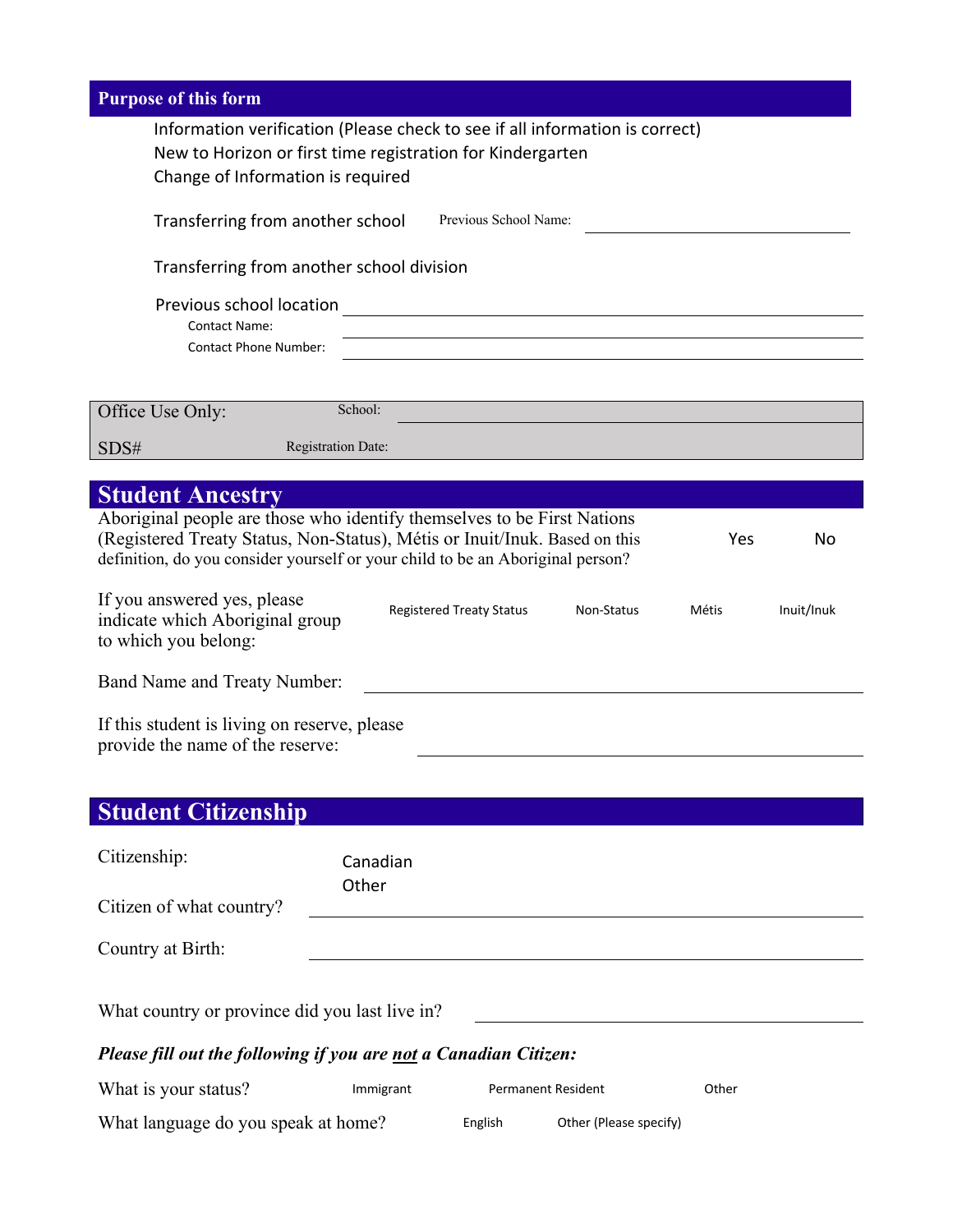| First language spoken:               |     |    |      |
|--------------------------------------|-----|----|------|
| Second language spoken:              |     |    |      |
| Do parents/caregivers speak English? | Yes | No | Some |

| <b>Student Residence</b>                                                                                                                                                                                                                                                           |                                      |                               |                                            |                                           |  |  |  |
|------------------------------------------------------------------------------------------------------------------------------------------------------------------------------------------------------------------------------------------------------------------------------------|--------------------------------------|-------------------------------|--------------------------------------------|-------------------------------------------|--|--|--|
| Student is living with:                                                                                                                                                                                                                                                            | Mother<br>Guardian<br>Other          | Father<br><b>Both Parents</b> | Father/Stepmother<br><b>Foster Parents</b> | Mother/Stepfather<br>Joint/shared Custody |  |  |  |
| Is there a custody order in place?                                                                                                                                                                                                                                                 |                                      | Yes                           | No                                         | Other                                     |  |  |  |
| $\Rightarrow$ If a custody order is in place, please provide a copy to the school. In rare instances, a child may be designated as "Protected" by<br>Court Order. If such an order is in place, please make arrangements to discuss this situation with the school administration. |                                      |                               |                                            |                                           |  |  |  |
| Is this student in foster care?                                                                                                                                                                                                                                                    | Yes                                  |                               | No                                         |                                           |  |  |  |
| Foster Care Agency:                                                                                                                                                                                                                                                                | Ministry of Social<br>Services of SK | <b>FNCFS</b>                  | (First Nation Child and Family Services)   | Other                                     |  |  |  |
| Regular<br>Type of Foster Care:                                                                                                                                                                                                                                                    |                                      | Therapeutic                   | <b>Therapeutic Group</b>                   | Other                                     |  |  |  |
| Social Worker Name:                                                                                                                                                                                                                                                                |                                      |                               |                                            |                                           |  |  |  |
| Social Worker Contact #:                                                                                                                                                                                                                                                           |                                      |                               |                                            |                                           |  |  |  |
| Will this student be riding a school bus?                                                                                                                                                                                                                                          |                                      | Yes<br>Occasionally (explain) | No                                         |                                           |  |  |  |
| For bus students (In case the buses do not run due to bad weather conditions, bus failure, or an emergency), we require a billet<br>$\Rightarrow$<br>home in town for your child.                                                                                                  |                                      |                               |                                            |                                           |  |  |  |
| Name of Billet:                                                                                                                                                                                                                                                                    |                                      |                               |                                            |                                           |  |  |  |
| <b>Contact Number of Billet:</b>                                                                                                                                                                                                                                                   |                                      |                               |                                            |                                           |  |  |  |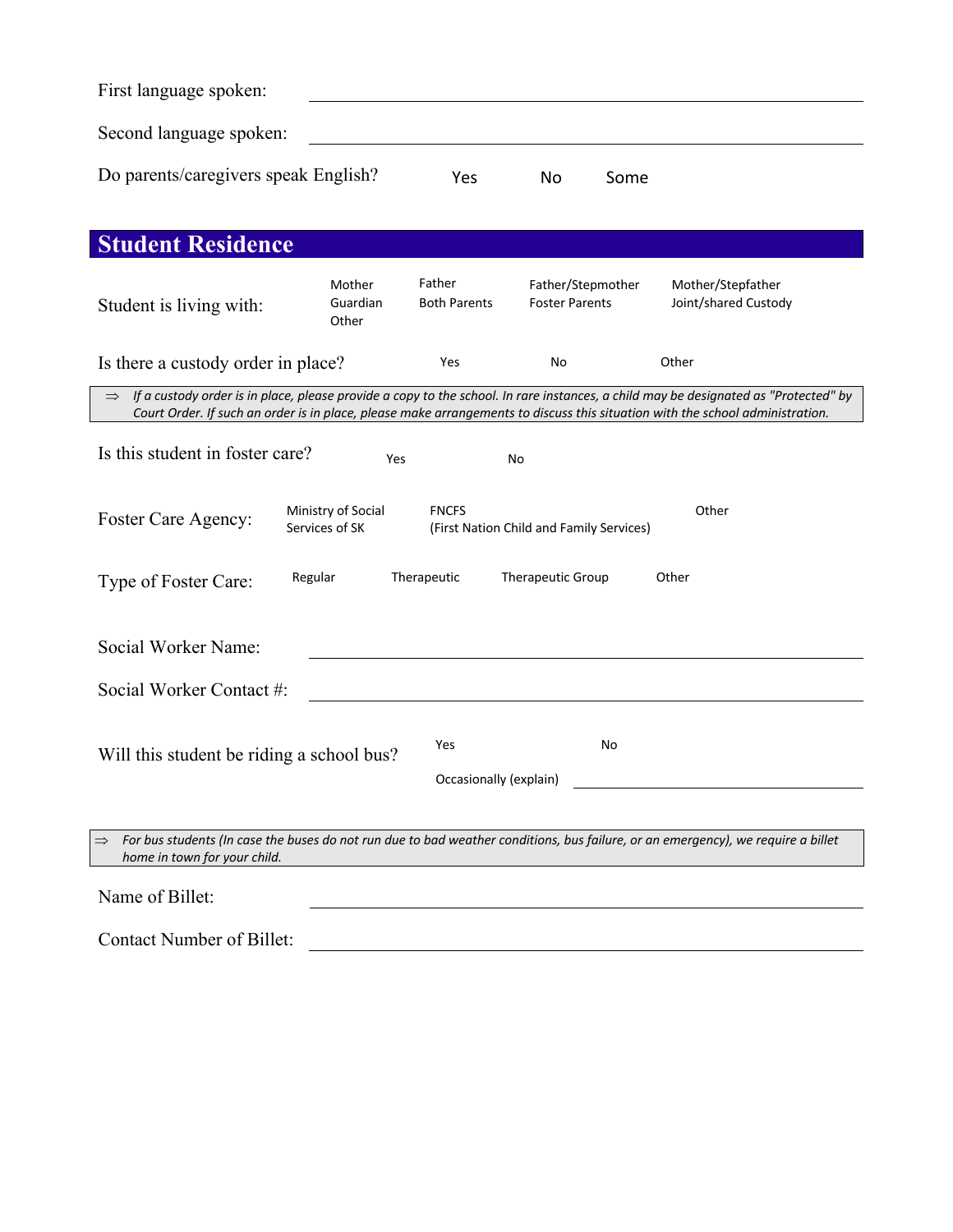## **Student Medical Information**

Health Services Number:

| $\Rightarrow$<br>Horizon School Division requests that you provide your child's Health Services Number (HSN). Collecting this number enables the<br>school to allow medical professionals to access your child's health information in your absence. Please check the box below to<br>indicate that you are voluntarily providing your child's Health Services Number. Horizon School Division currently has a data<br>share agreement with Saskatchewan Health Services to enable them to share pertinent information (including the HSN) to<br>facilitate services offered (i.e. dental screening, immunization programs in gr. 1, 6, and 8, as well as provision for communicable<br>disease/pandemic-related information sharing.) |                      |    |              |                                                                                           |  |  |  |  |
|----------------------------------------------------------------------------------------------------------------------------------------------------------------------------------------------------------------------------------------------------------------------------------------------------------------------------------------------------------------------------------------------------------------------------------------------------------------------------------------------------------------------------------------------------------------------------------------------------------------------------------------------------------------------------------------------------------------------------------------|----------------------|----|--------------|-------------------------------------------------------------------------------------------|--|--|--|--|
| I have voluntarily provided my child's Health Services Number to the school to be used for<br>purposes stated above. I understand that it will be kept on record unless I request it be<br>removed.                                                                                                                                                                                                                                                                                                                                                                                                                                                                                                                                    |                      |    |              |                                                                                           |  |  |  |  |
| Does your child have a severe or life<br>threatening medical condition that the school<br>should be aware of?                                                                                                                                                                                                                                                                                                                                                                                                                                                                                                                                                                                                                          | Yes                  | No | threatening. | My child has a medical condition that the<br>school should be aware of but it is not life |  |  |  |  |
| Please explain the medical condition you are<br>referring to above.                                                                                                                                                                                                                                                                                                                                                                                                                                                                                                                                                                                                                                                                    |                      |    |              |                                                                                           |  |  |  |  |
| Does your child use an epi-pen?<br>No<br>Yes                                                                                                                                                                                                                                                                                                                                                                                                                                                                                                                                                                                                                                                                                           | List Allergies Here: |    |              |                                                                                           |  |  |  |  |
| Please provide two trusted adults the school can contact in the case of an emergency:                                                                                                                                                                                                                                                                                                                                                                                                                                                                                                                                                                                                                                                  |                      |    |              |                                                                                           |  |  |  |  |
| <b>First Emergency Contact Name:</b>                                                                                                                                                                                                                                                                                                                                                                                                                                                                                                                                                                                                                                                                                                   |                      |    |              |                                                                                           |  |  |  |  |
| First Emergency Contact Number:                                                                                                                                                                                                                                                                                                                                                                                                                                                                                                                                                                                                                                                                                                        |                      |    |              |                                                                                           |  |  |  |  |
| <b>First Emergency Contact Name:</b>                                                                                                                                                                                                                                                                                                                                                                                                                                                                                                                                                                                                                                                                                                   |                      |    |              |                                                                                           |  |  |  |  |
| <b>First Emergency Contact Number:</b>                                                                                                                                                                                                                                                                                                                                                                                                                                                                                                                                                                                                                                                                                                 |                      |    |              |                                                                                           |  |  |  |  |
| Does your child have any intensive needs, medical<br>conditions, or behaviours of which the school staff<br>should be aware?                                                                                                                                                                                                                                                                                                                                                                                                                                                                                                                                                                                                           | Yes                  |    | No l         | I would like to speak to someone<br>about my concerns.                                    |  |  |  |  |
| Please explain:                                                                                                                                                                                                                                                                                                                                                                                                                                                                                                                                                                                                                                                                                                                        |                      |    |              |                                                                                           |  |  |  |  |
| Do you have any concerns about your child's<br>growth and development?                                                                                                                                                                                                                                                                                                                                                                                                                                                                                                                                                                                                                                                                 | Yes                  |    | No           | I would like to speak to someone<br>about my concerns.                                    |  |  |  |  |
| Please explain:                                                                                                                                                                                                                                                                                                                                                                                                                                                                                                                                                                                                                                                                                                                        |                      |    |              |                                                                                           |  |  |  |  |

<u> Alexandria de la contrada de la contrada de la contrada de la contrada de la contrada de la contrada de la c</u>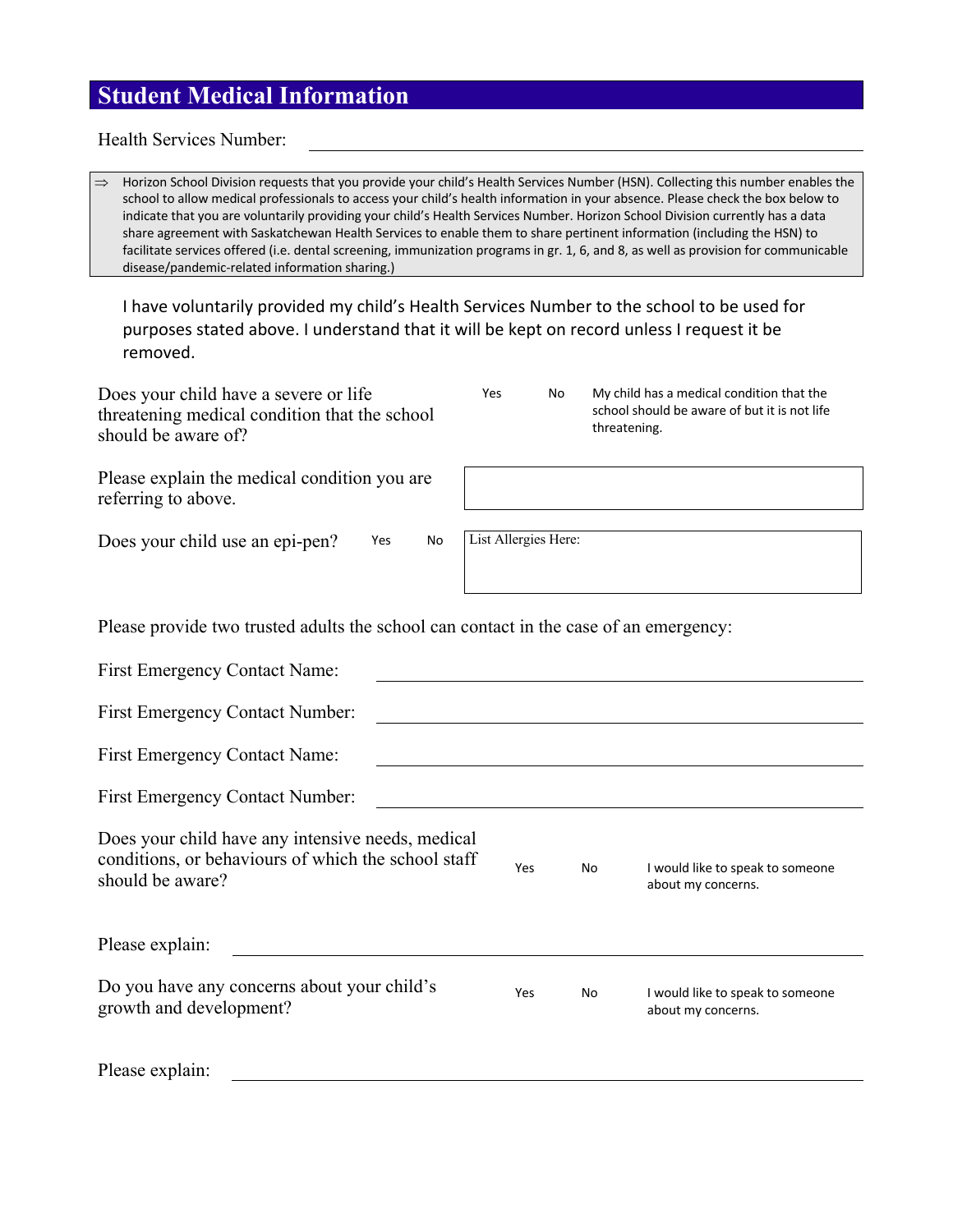# **Family Information**

| Primary Caregiver Name:                                                                                                            |       |                                                                                                                       |                                                             |
|------------------------------------------------------------------------------------------------------------------------------------|-------|-----------------------------------------------------------------------------------------------------------------------|-------------------------------------------------------------|
| Relationship to Child:                                                                                                             |       |                                                                                                                       | <u> 1989 - Johann Stoff, amerikansk politiker (d. 1989)</u> |
| Cell Number:                                                                                                                       |       |                                                                                                                       |                                                             |
| Cellular Service Provider:                                                                                                         |       |                                                                                                                       |                                                             |
| Email Address:<br>and the control of the control of the control of the control of the control of the control of the control of the |       |                                                                                                                       |                                                             |
| Employer:                                                                                                                          |       |                                                                                                                       | <u> 1989 - Johann Stoff, amerikansk politiker (* 1908)</u>  |
| Occupation:                                                                                                                        |       |                                                                                                                       |                                                             |
| <b>Employer Phone:</b>                                                                                                             |       |                                                                                                                       |                                                             |
| Primary Caregiver Mailing Address:                                                                                                 |       |                                                                                                                       |                                                             |
| Primary Caregiver Physical Address:                                                                                                |       |                                                                                                                       |                                                             |
| Voice<br>Preferred means of communication:<br>Call                                                                                 | Email | Text<br>Message                                                                                                       | Other (please specify)                                      |
|                                                                                                                                    |       |                                                                                                                       |                                                             |
| Second Caregiver Name:                                                                                                             |       |                                                                                                                       |                                                             |
| Relationship to Child:                                                                                                             |       |                                                                                                                       |                                                             |
| Cell Number:                                                                                                                       |       |                                                                                                                       |                                                             |
| Cellular Service Provider:                                                                                                         |       |                                                                                                                       |                                                             |
| <b>Email Address:</b>                                                                                                              |       |                                                                                                                       |                                                             |
| Employer:                                                                                                                          |       |                                                                                                                       |                                                             |
| Occupation:                                                                                                                        |       |                                                                                                                       |                                                             |
| <b>Employer Phone:</b>                                                                                                             |       |                                                                                                                       |                                                             |
| Second Caregiver Mailing Address:                                                                                                  |       | <u> 1989 - John Stein, mars and de Brandenberg and de Brandenberg and de Brandenberg and de Brandenberg and de Br</u> |                                                             |
| Second Caregiver Physical Address:                                                                                                 |       |                                                                                                                       |                                                             |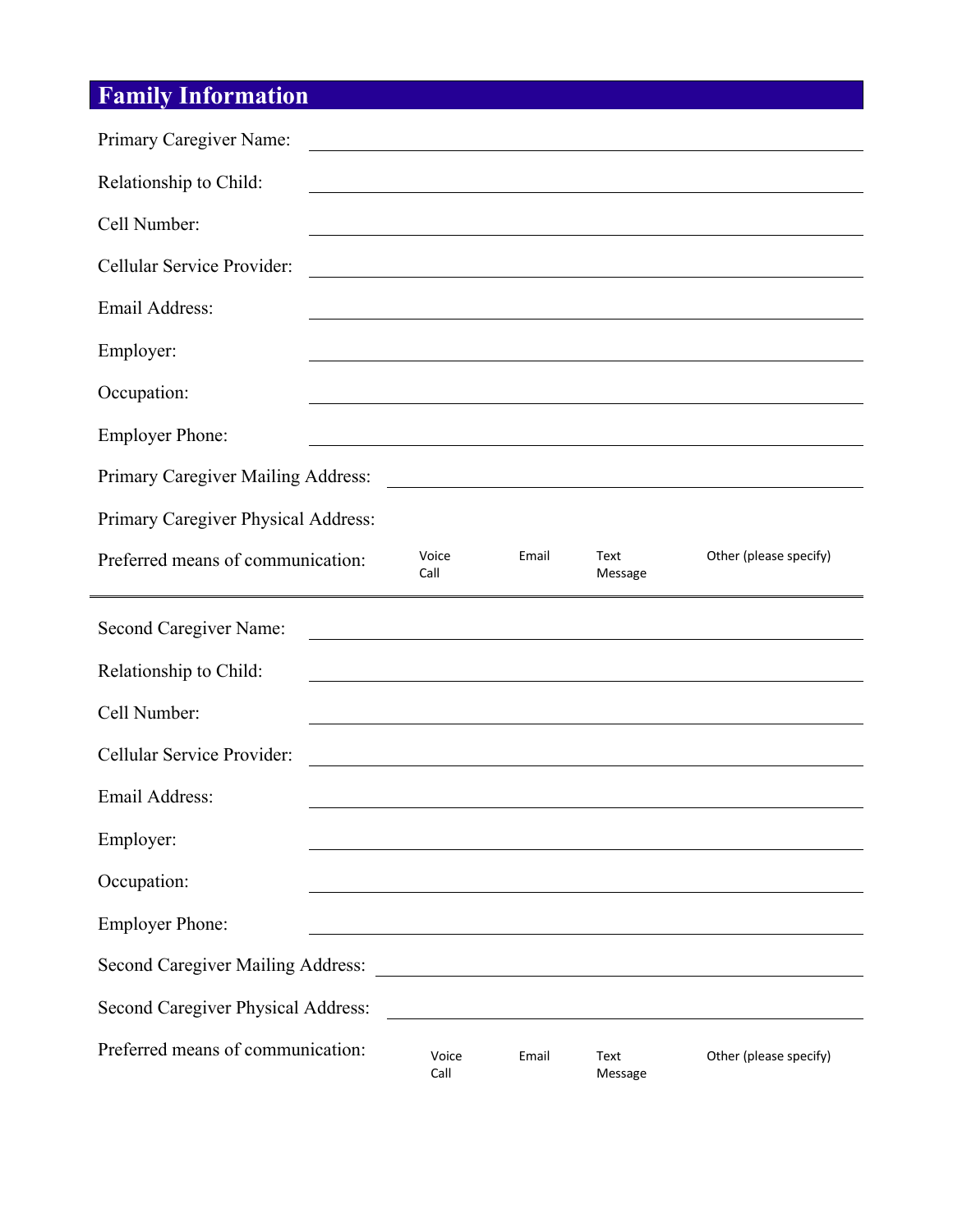| <b>Sibling Information</b> |                         |     |              |                                   |
|----------------------------|-------------------------|-----|--------------|-----------------------------------|
| <b>Name of Child</b>       | Date of<br><b>Birth</b> | Age | <b>Grade</b> | <b>Bussed to which</b><br>school? |
|                            |                         |     |              | Same school                       |
|                            |                         |     |              | Not bussed                        |
|                            |                         |     |              | Same school                       |
|                            |                         |     |              | Not bussed                        |
|                            |                         |     |              | Same school                       |
|                            |                         |     |              | Not bussed                        |
|                            |                         |     |              | Same school                       |
|                            |                         |     |              | Not bussed                        |
|                            |                         |     |              | Same school                       |
|                            |                         |     |              | Not bussed                        |
|                            |                         |     |              | Same school                       |
|                            |                         |     |              | Not bussed                        |
|                            |                         |     |              | Same school                       |
|                            |                         |     |              | Not bussed                        |
|                            |                         |     |              | Same school                       |
|                            |                         |     |              | Not bussed                        |
|                            |                         |     |              | Same school                       |
|                            |                         |     |              | Not bussed                        |
|                            |                         |     |              | Same school                       |
|                            |                         |     |              | Not bussed                        |